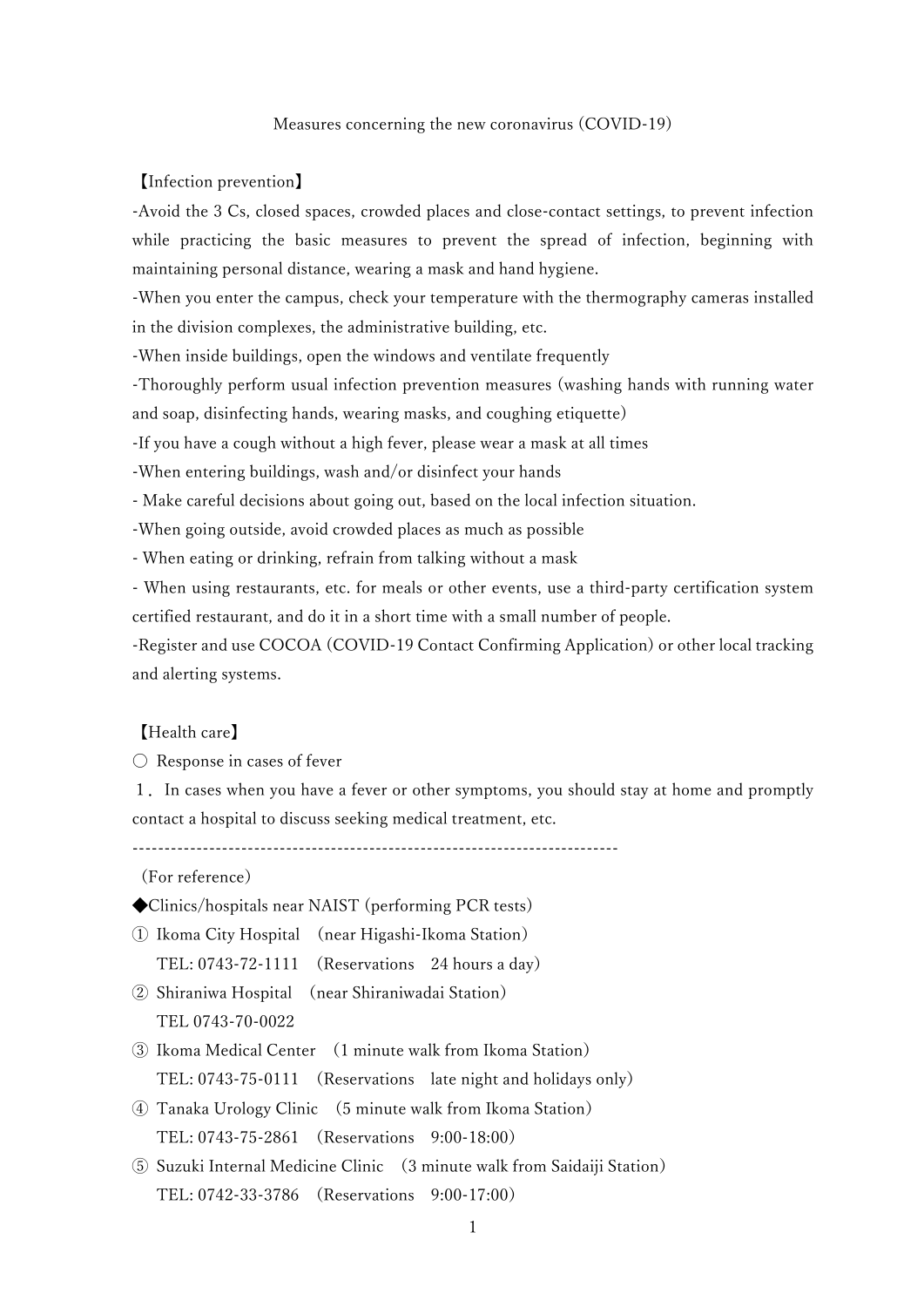※Please contact Call Center below if there isn't a hospital nearby.

◆Call Center (Coronavirus Returnee and Exposure Call Center)

① Nara Prefecture TEL: 0742-27-1132 【24 hours a day】 ② Osaka Prefecture Health Center nearby 【24 hours a day】 ③ Kyoto Prefecture TEL: 075-414-5487 【24 hours a day】 ----------------------------------------------------------------------------

2.In cases when you have taken a PCR test, make sure to notify the Health Care Center of that fact with the result. If the result is positive, please follow the instructions of the public health office and understand that you will not be allowed to work or report to work until it is deemed you are fully recovered. If the result is negative, please follow the treating physician's instruction and return to work/your studies.

Health Care Center Tel: 0743-72-5108 E-mail: covid-19[at]ad.naist.jp

3.In cases when you or someone you live with is requested to cooperate with the public health offices, etc. as someone who has come into close contact with an infected person, follow the directions you receive and quarantine at home for the period that is stipulated.

Flowchart for when you, your family or roommate, etc. has a fever or other symptoms

https://ad-info.naist.jp/k-soumu/somu/coronav\_flow\_E1224.pdf

Nara Prefecture: http://www.pref.nara.jp/55410.htm

Osaka Prefecture:

http://www.pref.osaka.lg.jp/iryo/osakakansensho/corona-denwa.html Kyoto Prefecture: http://www.pref.kyoto.jp/kentai/corona/soudan.html

4.In cases when someone you live with has a fever or other cold-like symptoms, regardless of whether you have a fever or other cold-like symptoms, please follow either item 1 above.

【Health care】

〇 NAIST will collect and announce information concerning new coronavirus vaccines offered by the local governments and offer support for international students, etc. in making arrangements for these.

【Overseas travel】

1. All faculty, staff and students are prohibited from travelling to areas where the infection danger levels are level 3 (Avoid all travel), regardless of whether it will be for work or private.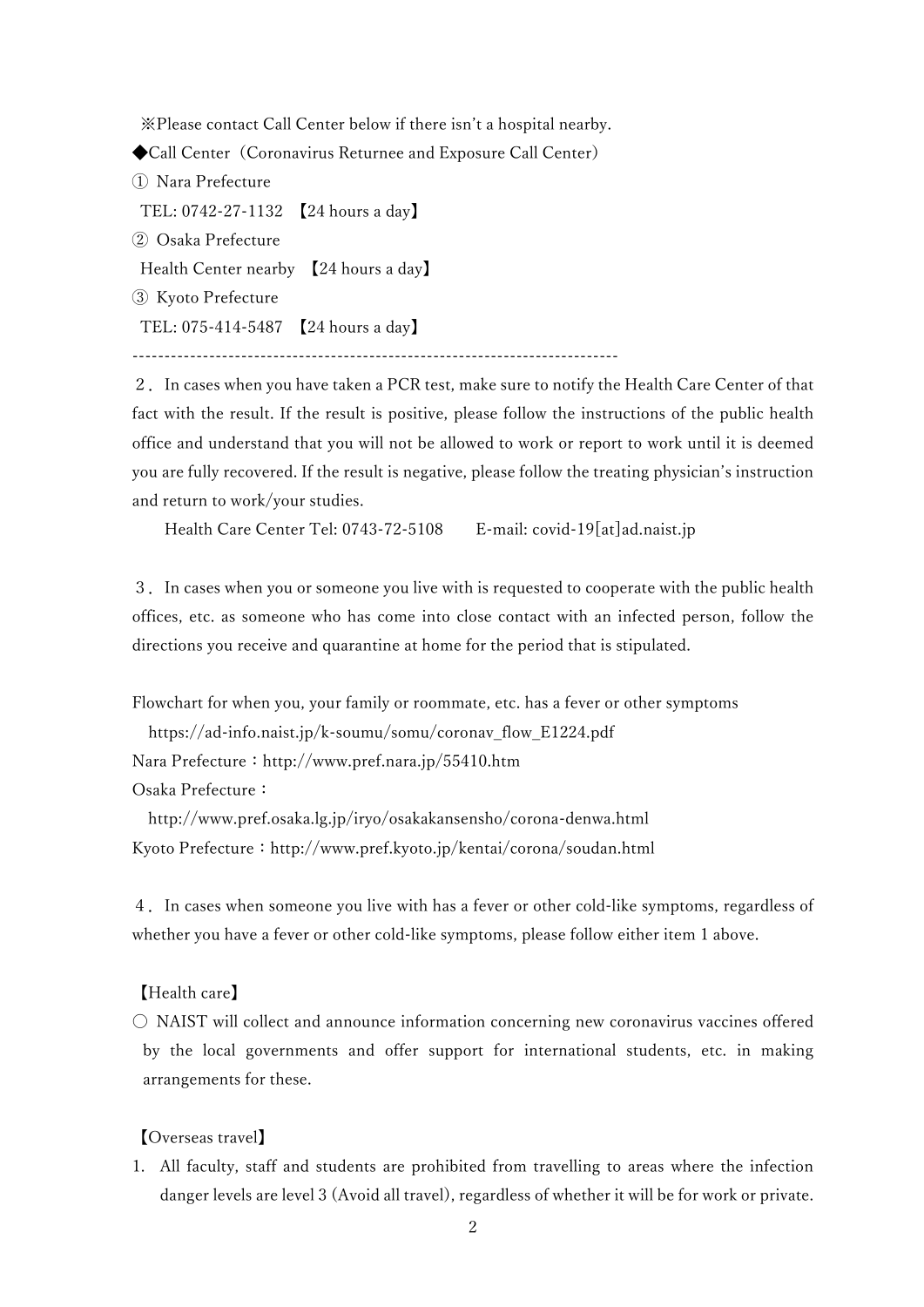Also, NAIST asks that all non-essential travel to areas where the infection danger levels are level 2 be avoided.

・Japanese Ministry of Foreign Affairs Safety Abroad Page [\(https://www.anzen.mofa.go.jp/\)](https://www.anzen.mofa.go.jp/).

2. Exceptional measures

While travelling to areas where the infection danger levels are level 2 or 3 is, in principle, as stated above, in the cases 1 to 3 below, please complete the necessary procedures before traveling overseas.

Case 1: Business trips for faculty and students

a. Overseas travel for laboratory members (faculty, students, etc.)

・Please follow the procedures for business trips.

・Upon returning to NAIST after safely returning to Japan without infection, the laboratory head will notify the division office. The division office will then notify the Planning and General Affairs Division and the Division Director.

・If the traveler becomes infected, s/he shall notify the laboratory head and the Health Care Center immediately.

- b. Overseas travel for other NAIST employees
	- ・Please follow the procedures for business trips.
	- ・Upon returning to NAIST after safely returning to Japan without infection, the office/section head will notify the Planning and General Affairs Division.
	- ・If the traveler becomes infected, s/he shall notify the office/section head and the Health Care Center immediately.

Case 2: Student travel to study abroad

 $\bigcirc$ Overseas travel to areas where the infection danger levels are level 2 or 3 to study abroad, which meets certain conditions outlined in the March 4<sup>th</sup> announcement titled "Studying abroad for NAIST Students" will be approved.

〇 Scope of exceptional measures

a. Studying abroad at overseas institutions with which NAIST has academic exchange agreements (only if the student submits an official study abroad request to obtain the President's permission pursuant to Article 48 of the NAIST Regulations).

b. Studying abroad to obtain a degree including double degree programs

c. Studying abroad through programs offered by Japan Student Services Organization (JASSO), Tobitate! (Leap for Tomorrow) Study Abroad Initiative or NAIST.

〇 Procedures

Read the cautionary notes below carefully, fill in the pre-check sheet below and submit it to the International Affairs Division. This pre-check sheet must be submitted at least two months prior to departure when students need to submit an official study abroad request or at least one month prior to departure when they need to submit a Travel Request.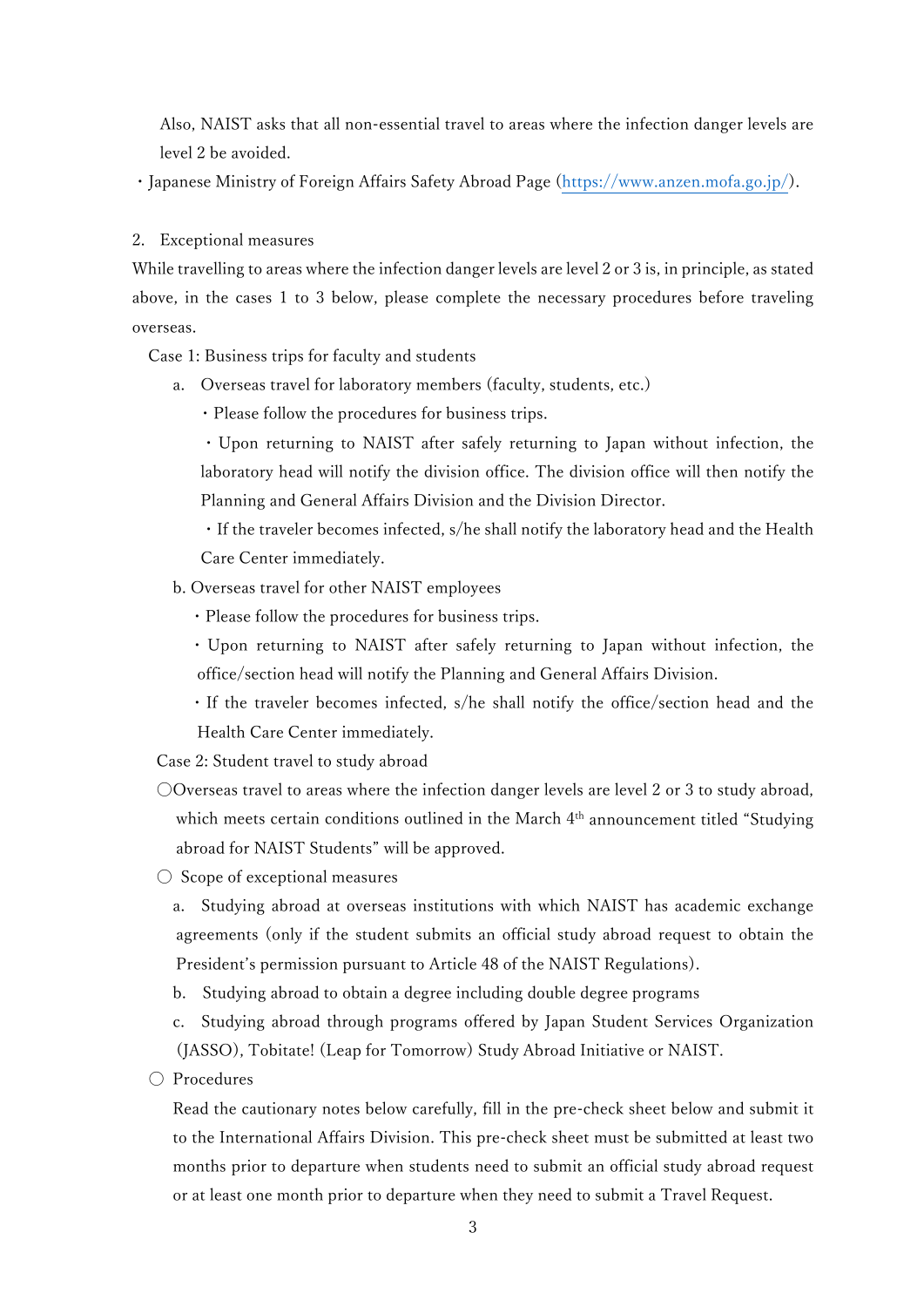Cautionary notes on studying abroad in areas where infection danger levels are level 2 or 3 due to COVID-19.\*

\* English version will be uploaded soon.

Pre-check sheet for studying abroad in areas where infection danger levels are level 2 or 3 due to COVID-19.\*

\* English version will be uploaded soon.

Case 3: Private travel due to other exceptional circumstances

- a. Private overseas travel for laboratory members (faculty, students, etc.)
	- ・Notify your laboratory head using [the notification](https://ad-info.naist.jp/k-soumu/somu/overseastravel_notificationform.docx) form before traveling overseas.

The laboratory head shall then submit it to the division office without delay. The division office will then submit it to the Planning and General Affairs Division, the office in charge of the Crisis Measures Headquarters, and the Division Director.

・Upon returning to NAIST after safely returning to Japan without infection, the laboratory head will notify the division office. The division office will then notify the Planning and General Affairs Division and the Division Director.

・If the traveler becomes infected, s/he shall notify the laboratory head and the Health Care Center immediately.

- b. Private overseas travel for other NAIST employees
- ・Notify your office/section head according to the [notification form](https://ad-info.naist.jp/k-soumu/somu/overseastravel_notificationform.docx) before traveling overseas. The office/section head shall then submit the Planning and General Affairs Division, the office in charge of the Crisis Measures Headquarters, of this plan.
- ・ Upon returning to NAIST after safely returning to Japan without infection, the office/section head will notify the Planning and General Affairs Division.
- ・If the traveler becomes infected, s/he shall notify the office/section head and the Health Care Center immediately.

## 3.Notes

When traveling overseas, thoroughly confirm the destination country/region's entrance policies, restrictions after entrance, and infection prevention measures on government, Ministry of Foreign Affairs, and diplomatic missions' homepages. Please take precautions to ensure your safety when you travel.

For reference: "Country/region entrance measures/restrictions, etc. for Japanese and those travelling from Japan" site (Only in Japanese).

[https://www.anzen.mofa.go.jp/covid19/pdfhistory\\_world.html](https://www.anzen.mofa.go.jp/covid19/pdfhistory_world.html)

## 【Persons returning to Japan】

 $\circ$  Stricter measures are currently in place concerning inspection and quarantine for all persons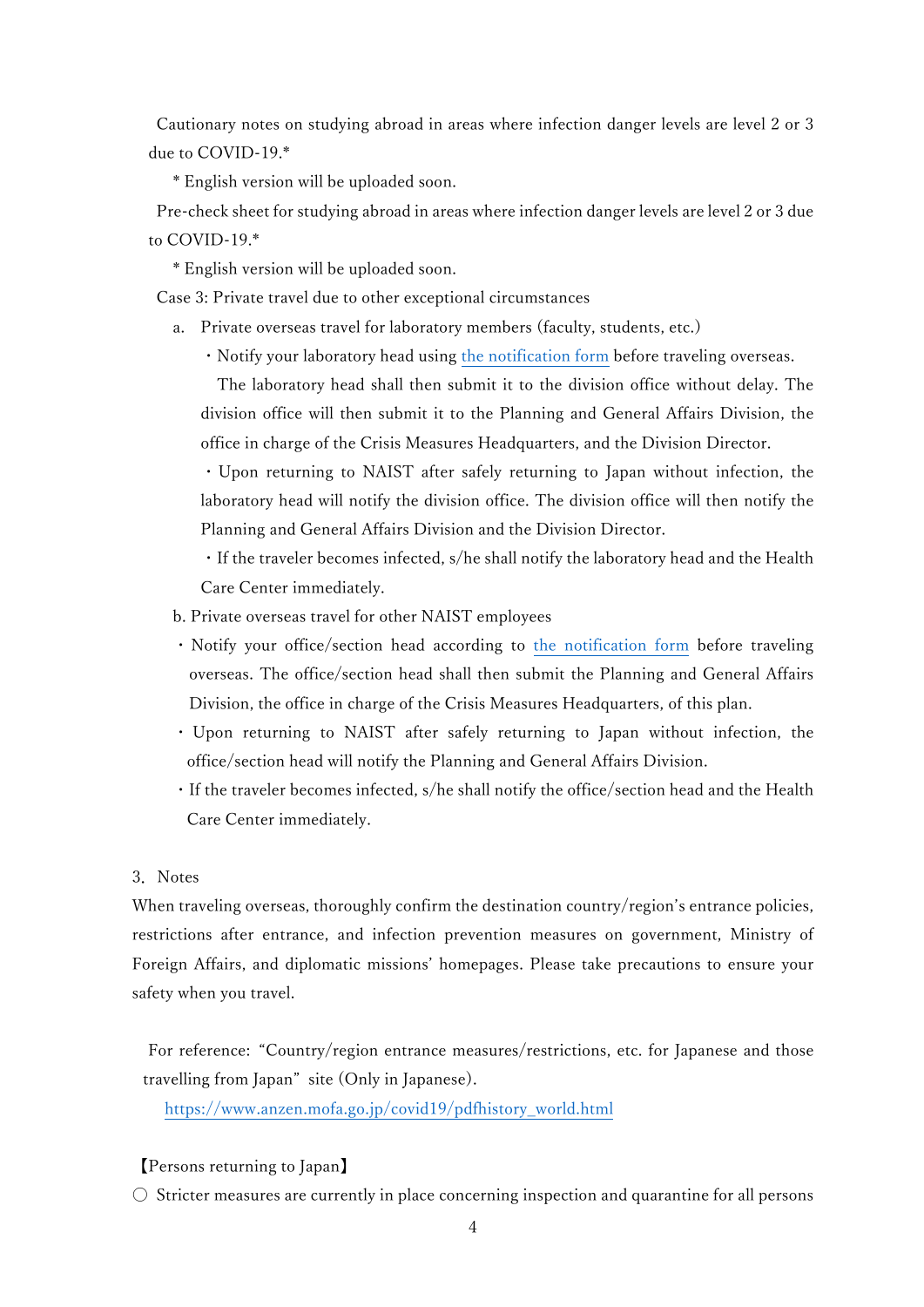entering Japan, regardless of nationality. Please check the latest information on the website of the Ministry of Health, Labour and Welfare of Japan before you return to Japan.

 Japanese Border Measures (Ministry of Health, Labour and Welfare) https://www.mhlw.go.jp/stf/covid-19/bordercontrol.html

# 【Accepting international visitors to NAIST】

 $\circlearrowright$  From 1st March 2022, the new entry of foreign nationals into Japan under the supervision of receiving organizations such as universities is allowed, except for entry for touristic purposes. For this, a certificate for completion of registration in the Ministry of Health, Labour and Welfare's Entrants, Returnees Follow-up System (ERFS) is necessary for visa issuance. (The receiving organization completes this registration)

 Border measures to prevent the spread of novel coronavirus (COVID-19) (Ministry of Foreign Affairs)

https://www.mofa.go.jp/ca/fna/page4e\_001053.html

【Domestic business trips and travelling】

 $\circlearrowright$  Please decide domestic business trips or other trips carefully based on the local infection situation. Also, from the standpoint of infection prevention, please practice the basic measures to prevent the spread of infection, beginning with maintaining personal distance, wearing a mask and hand hygiene.

Please refrain from domestic business trips and travelling if you have a fever or other symptoms.

【Lectures and student's experiments】

- $\circlearrowright$  However, for lectures that need to be held in person, lab tours, etc., please hold them upon thoroughly taking infection prevention measures.
- Please follow the instructions from the appropriate Graduate School or Division about conducting experiments and practice subjects for students.

【Faculty and students' research activities】

 $\circ$  Research activities may be performed, but avoid the 3 Cs, closed spaces, crowded places and close-contact settings, to prevent infection while practicing the basic measures to prevent the spread of infection, beginning with maintaining personal distance, wearing a mask and hand hygiene.

【On-campus meetings】

 $\circlearrowright$  Online meetings and online participation are encouraged, but if in-person meetings are held,